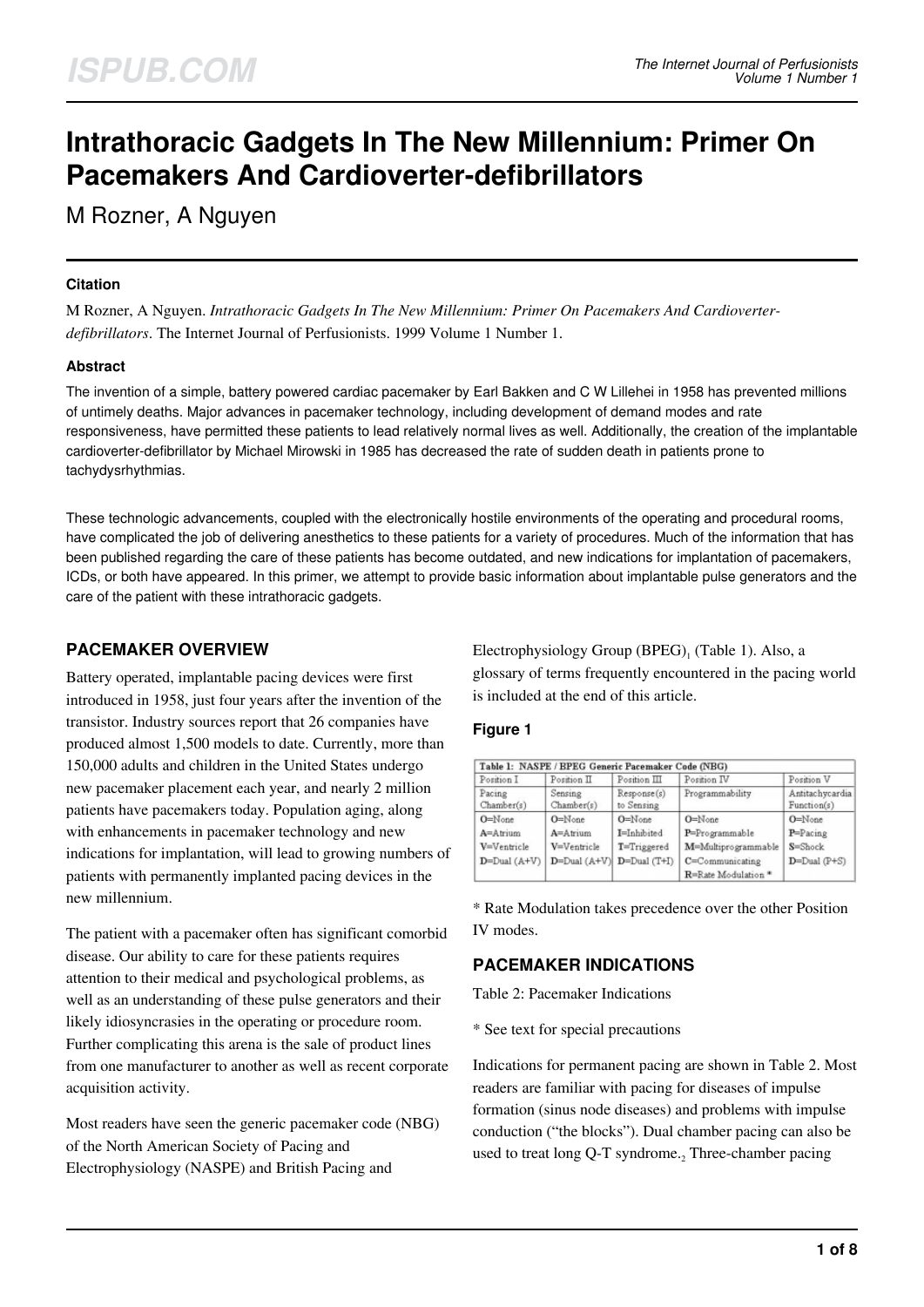(right atrium, both ventricles) has been introduced to treat hypertrophic obstructive cardiomyopathy (HOCM) in both adults and children, $2_{3}$  as well as dilated cardiomyopathy (DCM).<sup>4</sup> HOCM and DCM pacing require careful attention to pacer programming, since effective pacing in these patients requires a program rate greater than the patient's native sinus or junctional escape rate and an AV delay shorter than the native P-R interval so that the ventricle is paced 100% of the time.<sub>5</sub> Inhibition or loss of pacing (i.e.; from native depolarization, atrial irregularity, or electromagnetic interference) can lead to deteriorating hemodynamics in these patients.

# **PACEMAKER MAGNETS**

Placement of a magnet over a pacemaker might produce no change in pacing since NOT ALL PACEMAKERS SWITCH TO A CONTINUOUS, ASYNCHRONOUS MODE WHEN A MAGNET IS PLACED. Despite oftrepeated folklore, most pacemaker manufacturers warn that magnets were never intended to treat pacemaker emergencies or prevent electromagnetic interference effects. Rather, magnet-activated reed switches were incorporated to produce pacing behavior that demonstrated remaining battery life and, sometimes, pacing threshold safety factors.

Also, not all models from a given company behave the same way. Only about 60% of pacemakers have "high rate (80-100 bpm)" asynchronous pacing with magnet. About 25% switch to asynchronous pacing at program rate, and 15% respond with a brief (60-100 beat) asynchronous pacing event. Possible effect(s) of magnet placement are shown in Table 3.<sub>6,7,8</sub> In some devices, magnet behavior can be altered via programming.

Table 3: Pacemaker Magnet Behavior

For all generators, calling the manufacturer remains the most reliable method for determining magnet response and using this response to predict remaining battery life. A list of telephone numbers is shown in Table 10. For generators with programmable magnet behavior [CPI, Medtronic, Pacesetter, Telectronics, others], only an interrogation with a programmer can reveal current settings. Most manufacturers publish a reference guide, although not all of these guides list all magnet idiosyncrasies.

# **PREANESTHETIC EVALUATION AND PACEMAKER REPROGRAMMING**

Primary management of the patient with a pacemaker includes evaluation and optimization of coexisting

disease(s). No special laboratory tests or radiographs (chest films are remarkably insensitive for determination of lead problems) are needed for the patient with a pacemaker. Such testing should be dictated by the patient's underlying disease(s), medication(s), and planned intervention. For programmable devices, interrogation with a programmer remains the most reliable method for evaluating lead performance and obtaining current program information. Current NASPE and Medicare guidelines include telephonic interrogation every 4-12 weeks (depending upon device type and age) and a direct evaluation with a programmer every six months (Medicare) or once per year (NASPE).<sub>9</sub> The prudent anesthesiologist should ensure that a timely evaluation has taken place.

Important features of the preanesthetic device evaluation are shown in Table 4. Special attention should be paid to patients from countries where pacemakers might be reused,<sub>10,11</sub> since battery performance might not be related to length of implantation in the current patient.

Table 4: Preanesthetic Pulse Generator (Pacemaker, ICD) Evaluation

Appropriate reprogramming (Table 5) is the safest way to avoid intraoperative problems, especially if monopolar "Bovie" electrosurgery will be used. Reprogramming a pacemaker to asynchronous pacing at a rate greater than the patient's underlying rate ensures that no over- or undersensing will take place, thus protecting the patient. Reprogramming a device will not protect it from internal damage caused by electromagnetic interference.

In general, rate responsiveness should be disabled by programming. $12,13$  A number of reports of inappropriate pacemaker behavior owing to rate responsive problems have appeared. $_{14,15}$  Unfortunately, some problems have been misinterpreted, and patients have been inappropriately treated (i.e.; inappropriate deepening of anesthetic depth in response to a pacemaker mediated tachycardia). 6,13,16

Table 5: Reprogramming Probably Needed

Any rate responsive device – see text (problems are well known, problems have been misinterpreted with potential for patient injury, and the FDA has issued an alert calling for reprogramming in devices with minute ventilation sensors – see Table 6)

Special pacing indication HOCM, DCM, or pediatric patient Pacemaker-dependent patient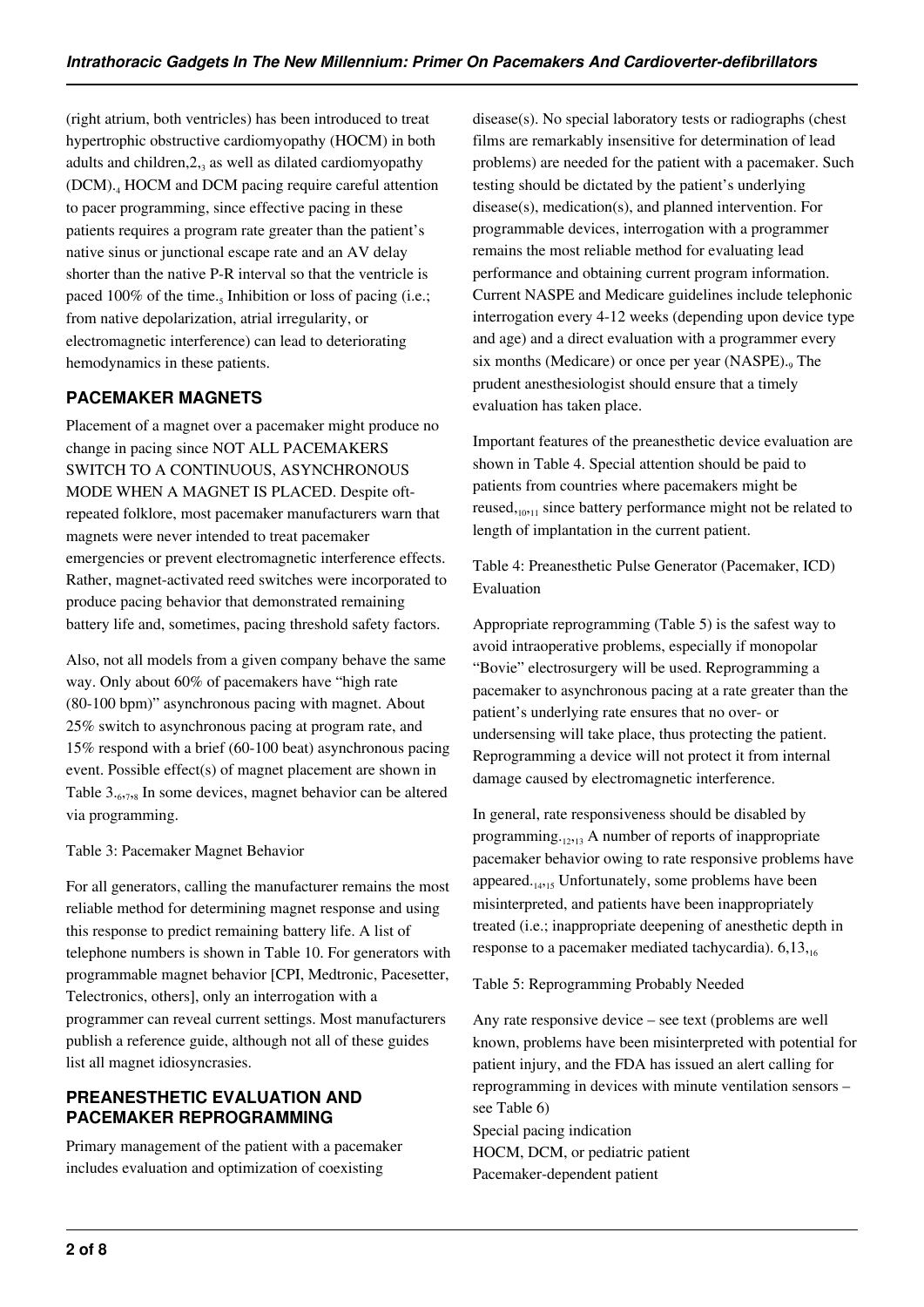Major procedure in chest or abdomen Special Procedures (See Table 7)

Special attention must be given to any device with a minute ventilation (bioimpedance) sensor (Table 6), since inappropriate tachycardia has been observed secondary to mechanical ventilation17, monopolar "Bovie" electrosurgery18, and connection to an electrocardiographic monitor with respiratory rate monitoring.<sub>1920</sub> All of the manufacturers stand ready to assist with evaluation and reprogramming (company telephone numbers are shown in Table 10). Note that Guidant-CPI recommends increasing the pacing amplitude to 5 volts or greater in any patient expected to experience "Bovie" electrosurgery.

Table 6: Pacemakers with Minute Ventilation (Bio Impedance) Sensing

### **INTRAOPERATIVE (OR PROCEDURE) MANAGEMENT**

No special monitoring or anesthetic technique is required for the patient with a pacemaker. However, electrocardiographic monitoring of the patient must include the ability to detect pacemaker discharges (some electrocardiographic monitors permit filtering of pacemaker spikes, and such filtering should be disabled). Also, patient monitoring must include the ability to ensure that myocardial electrical activity is converted to mechanical systoles. Mechanical systoles can be evaluated by palpation of pulse, auscultation, pulse oximetry plethysmogram, or the arterial waveform. Some patients might need to have their pacing rate increased to meet an increased oxygen demand.

Monopolar "Bovie" electrosurgery (diathermy) use remains the principal intraoperative issue for the patient with a pacemaker. Between 1984 and 1997, the US FDA was notified of 456 adverse events with pulse generators, 255 from electrocautery, and a "significant number" of device failures. $_{21}$  Monopolar electrosurgery is more likely to cause problems than bipolar electrosurgery, and patients with unipolar electrode configuration are more sensitive to electromagnetic interference than those with bipolar configurations.

Magnet placement during electrocautery might allow spurious reprogramming of an older (pre-1990) generator; however, newer generators are relatively immune to such effects. Battery depletion, leading to pacemaker shutdown, has been reported after use of monopolar electrosurgery. $,$ Battery depletion can cause the pacemaker to switch to an

energy conserving mode (e.g.; VVI in place of DDD), which will appear to the clinician as "reprogramming."

Some procedures require the use of monopolar electrosurgery or other precautionary measures. These procedures with special pacing ramifications are shown in Table 7.

Table 7: Special Procedures in Patients with Implantable Generators

### **PACEMAKER FAILURE**

Pacemaker failure has three etiologies: 1) generator failure; 2) lead failure; or 3) failure of capture. Failure of capture owing to a defect at the level of the myocardium (i.e.; the generator continues to fire but no myocardial depolarization takes place) remains the most difficult problem to treat. Myocardial changes that alter the refractory period or increase the energy requirement for depolarization can result from myocardial ischemia / infarction, acid-base disturbance, electrolyte abnormalities, or abnormal levels of antiarrhythmic drug(s). Sympathomimetic drugs generally lower pacing threshold. For a complete review of pacemaker malfunction, see Hayes and Vlietstra. $_{27}$ 

### **POST ANESTHESIA PACEMAKER EVALUATION**

A pacemaker that was reprogrammed for the perioperative period should be reset appropriately. If a patient was subjected to monopolar "Bovie" electrosurgery, then the device should be interrogated to ensure proper functioning and remaining battery life. $_{28}$ 

### **IMPLANTABLE CARDIOVERTER-DEFIBRILLATOR (ICD) OVERVIEW**

The development of an implantable, battery powered device able to deliver sufficient energy to terminate ventricular tachycardia (VT) or fibrillation (VF) has represented a major medical breakthrough for patients with a history of ventricular tachydysrhythmias. These devices prevent death in the setting of malignant ventricular tachydysrhythmias, $2930$ and they clearly remain superior to antiarrhythmic drug therapy.<sub>31</sub> Initially approved by the US FDA in 1985, more than 40,000 devices will be placed this year, and industry sources report that more than 200,000 patients have these devices today.

A significant number of technologic advances have been applied since the first ICD was placed, including considerable miniaturization (pectoral pocket placement with transvenous leads is the norm) as well as battery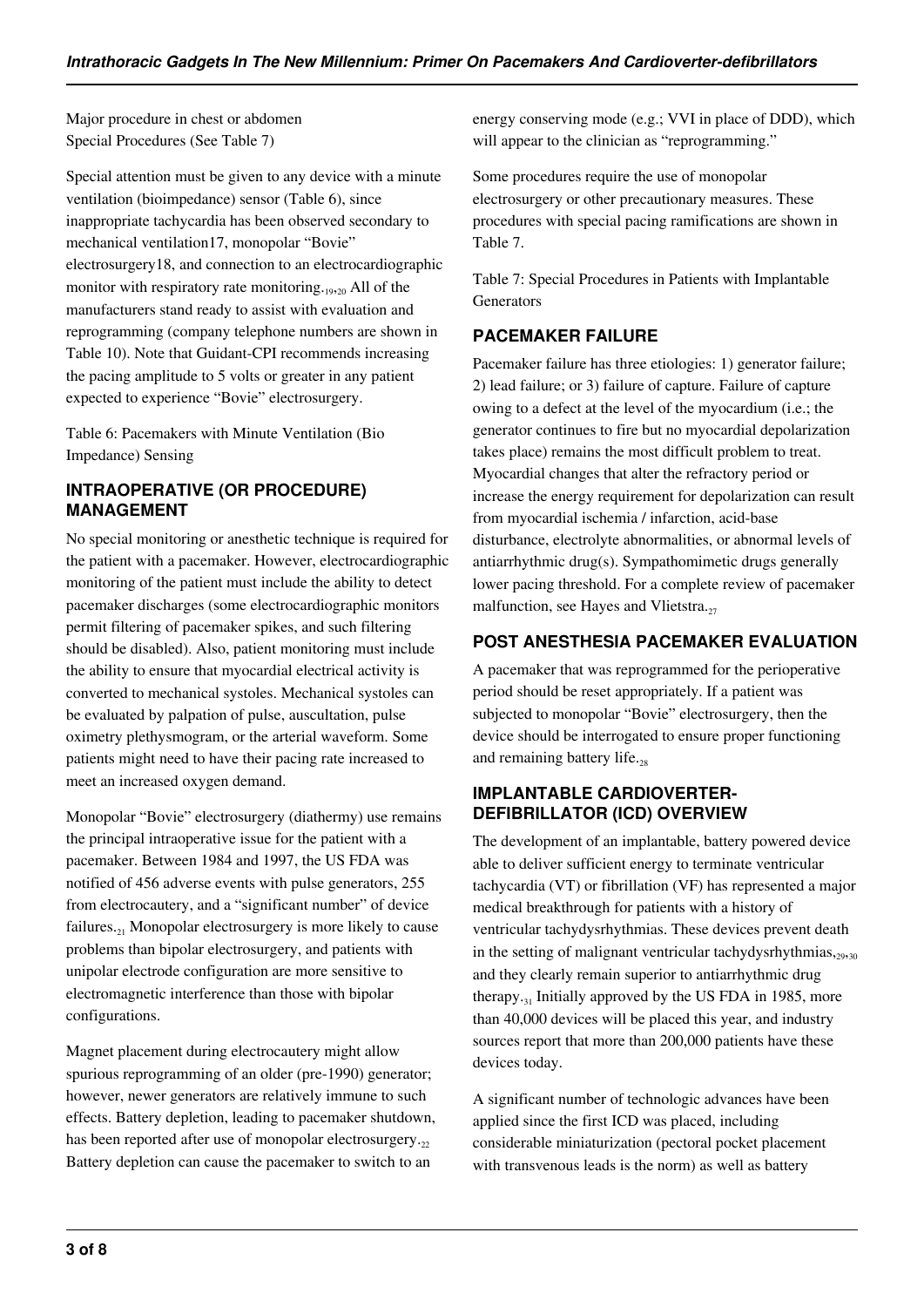improvements that now permit permanent pacing with these devices. Thus, one could easily confuse the patient with a pectoral ICD for a patient with a pacemaker.

Like pacemakers, ICDs have a generic code to indicate lead placement and function32 (Table 8). The most robust form of identification, called the "label form," expands the fourth character into its component generic pacemaker code (NBG).

### **Figure 2**

| Position I       | Position II                          | Position III          | Position IV                          |
|------------------|--------------------------------------|-----------------------|--------------------------------------|
| Shock Chamber(s) | Antitachycardia<br>Pacing Chamber(s) | Tachycardia Detection | Antibradycardia<br>Pacing Chamber(s) |
| $O = None$       | $O = None$                           | E=Electrogram         | $O=$ None                            |
| A=Atrium         | A=Atrium                             | H=Hemodynamic         | $A =$ Atrium                         |
| V=Ventricle      | V=Ventricle                          | (not yet available)   | V=Ventricle                          |
| $D=Dual(A+V)$    | $D=Dual(A+V)$                        |                       | $D = Dual(A + V)$                    |

Newer ICDs (since 1993) have many programmable features, but essentially they measure each cardiac R-R interval and categorize the rate as normal, too fast (short R-R interval), or too slow (long R-R interval). When the device detects a sufficient number of short R-R intervals within a period of time (all programmable), it will begin an antitachycardia event. The internal computer will decide between antitachycardia pacing (less energy use, better tolerated by patient) or shock. If shock is chosen, an internal capacitor is charged.

Most newer devices are programmed to reconfirm VT or VF after charging in order to prevent inappropriate shock therapy. Typically, ICDs deliver no more than 6 shocks per event, although some can deliver as many as 18. Once a shock is delivered, no further antitachycardia pacing can take place. Approximately 20-40% of shocks are for rhythm other than VT or VF33 despite reconfirmation. $_{34}$ Supraventricular tachycardia remains the most common etiology of inappropriate shock therapy,35,36 and causes of inappropriate shock have been reviewed elsewhere. $_{37}$ 

An ICD with antibradycardia pacing capability will begin pacing when the R-R interval is too long. In July, 1997, the US FDA approved devices with sophisticated dual chamber pacing modes and rate responsive behavior for ICD patients who need permanent, dual chamber pacing (about 20% of ICD patients).

# **ICD INDICATIONS TABLE 9. ICD INDICATIONS**

Initially, ICDs were placed for hemodynamically significant

VT or VF. Newer indications associated with sudden death include: long Q-T syndrome, Brugada syndrome (right bundle branch block, S-T segment elevation in leads V1- V3), and arrhythmogenic right ventricular dysplasia.<sub>38</sub> A recent study suggests that ICDs can be used as primary prevention of sudden death in young patients with hypertrophic cardiomyopathy.<sub>39</sub> One should also expect new, multichamber ICD placement in patients with HOCM and dilated cardiomyopathy who have experienced VT or VF.

# **ICD MAGNETS**

Like pacemakers, magnet behavior in ICDs depends upon the manufacturer. Most devices will suspend tachydysrhythmia detection (and therefore therapy) when a magnet is appropriately placed to activate the reed switch. Some devices from Angeion, CPI, or Ventritex can be programmed to ignore magnet placement. Antitachycardia therapy in some CPI devices can be permanently disabled by magnet placement for 30 seconds. In general, magnets will not affect antibradycardia pacing mode or rate (except ELA Defender [rate change] and Telectronics Guardian 4202/4203 [disabled]\*). Interrogating the device and calling the manufacturer remain the most reliable method for determining magnet response.

### **PREANESTHETIC EVALUATION AND ICD REPROGRAMMING**

Like the patient with the pacemaker, primary management of the patient with an ICD includes evaluation and optimization of coexisting disease(s). Again, no special laboratory tests or radiographs (chest films are remarkably insensitive for determination of lead problems) are needed for these patients. Rather, such testing should be dictated by the patient's underlying disease(s), medication(s), and planned intervention. There are no current NASPE or Medicare guidelines for followup, although the American College of Cardiologists recommends a maximum of 3 months between evaluations.<sup>40</sup>

ALL ICDs should be disabled prior to the induction of anesthetic and commencement of the procedure. The comments in the pacing section (and Tables 4-7) apply here for the newer devices with antibradycardia pacing.

# **INTRAOPERATIVE (OR PROCEDURE) MANAGEMENT**

No special monitoring or anesthetic technique (owing to the ICD) is required for the patient with an ICD. However, electrocardiographic monitoring and the ability to treat a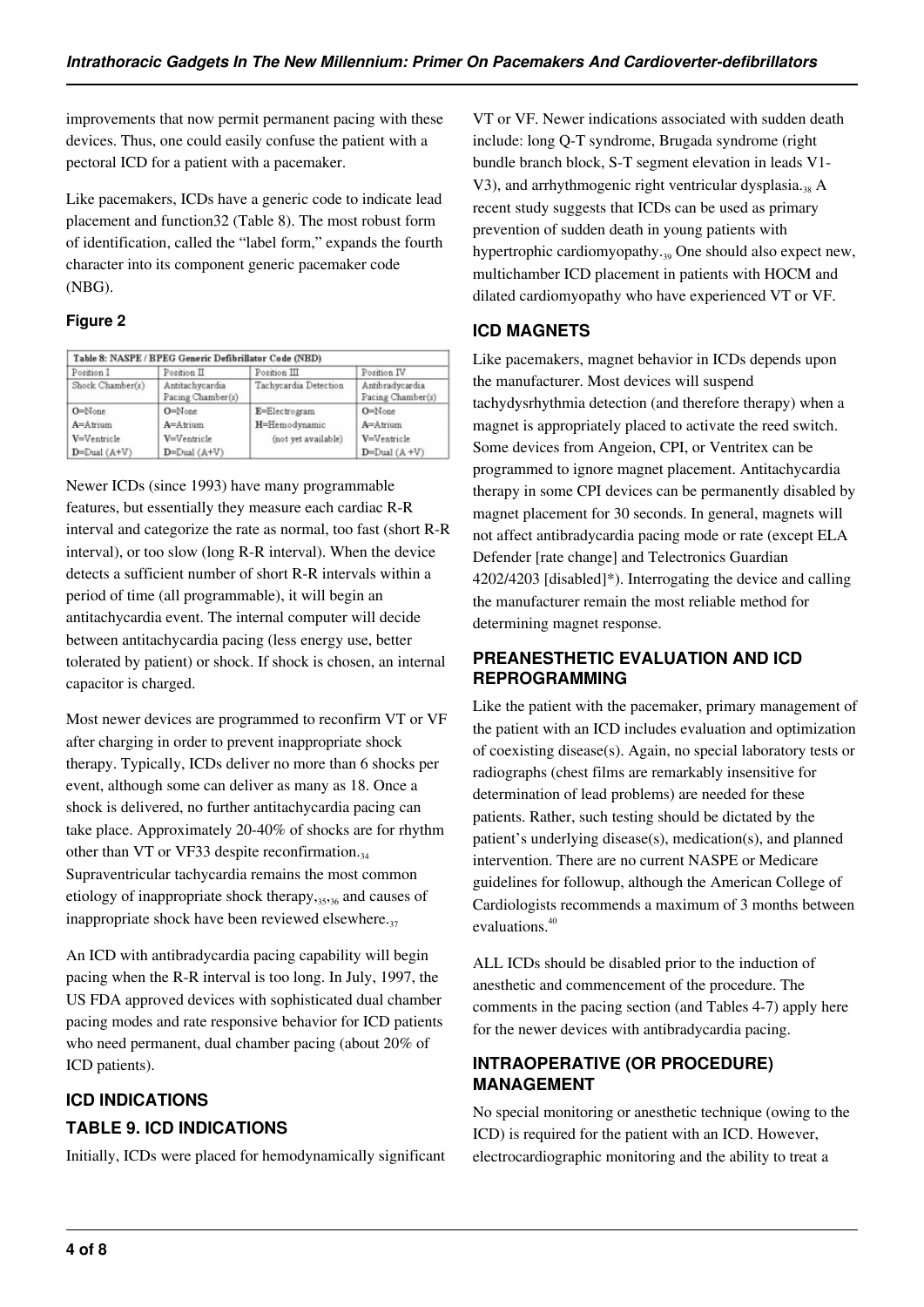tachydysrythmia must be present during the time of ICD disablement. Therapy can be delivered by the ICD at the direction of a programmer, or the patient can be cardioverted / defibrillated with an external device. Although many recommendations exist for defibrillator pad placement to protect the ICD, one should remember that the patient, not the ICD, is being treated.

# **POST ANESTHESIA ICD EVALUATION**

The ICD must be reinterrogated and re-enabled. Any detected events should be reviewed and counters should be cleared. If external cardioversion or defibrillation was applied, the device should be carefully tested.

### **SUMMARY**

Electronic miniaturization has permitted the design and use of sophisticated electronics in patients who have need for artificial pacing and/or automated cardioversion / defibrillation of their heart. Both the aging of the population and our ability to care for a patient with increasingly complex disease suggest that we will be caring for many more patients with these devices, and we must be prepared for this situation. Safe and efficient clinical management of these patients depends upon our understanding of implantable systems, indications for their use, and the perioperative needs that they create.

# **GLOSSARY**

Atrioventricular Delay - The time that a dual chamber system waits after detecting (or initiating) an atrial event before pacing the ventricle. Some generators shorten this time as heart rate increases (termed "rate adaptive AV delay" or "dynamic AV delay"). In a patient with a conducting AV node, the sensed A-V delay will be slightly longer than the "P-R" interval on the surface electrocardiogram (see "Fusion Beat"), since the ventricular sensing element is attached to the apex of the right ventricle.

Bipolar Lead - An electrode with two conductors. Bipolar sensing is more resistant to oversensing from muscle artifact or stray electromagnetic fields. Some pacing generators can be programmed to unipolar mode even in the presence of bipolar electrodes.

EGM Mode – Passive acquisition and internal storage of electrocardiographic data for diagnostic purposes while pacing (or monitoring) with programmed parameters.

Generator - The device with a power source and circuitry to produce an electrical impulse designed to be conducted to

the heart. Typically, pacing generators are placed in a pectoral pocket, and leads are inserted into the right atrium, right ventricle, or both. Since 1995, though, Implantable Cardioverter-Defibrillators (ICDs) have also been approved for pectoral pocket placement.

Hysteresis - If present, the amount by which the patient's intrinsic rate must fall below the programmed rate before the generator begins pacing. Some pacers regularly decrease the pacing rate in order to search for resumption of intrinsic activity. These functions, when present, mimic pacemaker malfunction.

ICD Mode - The designation of chamber(s) shocked, chamber(s) paced for antitachycardia pacing, method of tachycardia detection, and chambers paced for antitachycardia therapy. Table 7 shows the NASPE/BPEG generic ICD code.

Oversensing - Detection of undesired signals that are interpreted as cardiac activity. Oversensing can lead to pacemaker driven tachycardia (pacing device, DDD mode with atrial oversensing and ventricular tracking); ventricular pause (pacing device with electrocautery-induced ventricular oversensing, leading the pacer to "detect" ventricular activity), or inappropriate shock (defibrillator, event oversensing).

Pacing Mode - The designation of chamber(s) paced, chamber(s) sensed, sensing response, rate responsiveness, and antitachyarrhythmia function for a pacemaker system. Table 1 shows the NASPE/BPEG generic pacemaker code.

Programmed Rate (also Automatic Rate) - The lowest sustained regular rate at which the generator will pace. Typically, the device begins pacing when the patient's intrinsic rate falls below this value.

Pseudofusion Beat (FB) - A pacemaker spike delivered shortly after a native depolarization, often misdiagnosed as undersensing, owing to the position of the sensing electrode relative to the depolarizing wavefront. Confirmation of appropriate sensing behavior can be made by lengthening the sensing interval (i.e.; decreasing the program rate [atrial FB] or lengthening the AV delay [ventricular FB]).

Rate Modulation - The ability of the generator to sense the need to increase heart rate. Mechanisms include: 1) a mechanical sensor in the generator to detect motion or vibration; 2) electronic detection of Q-T interval (shortens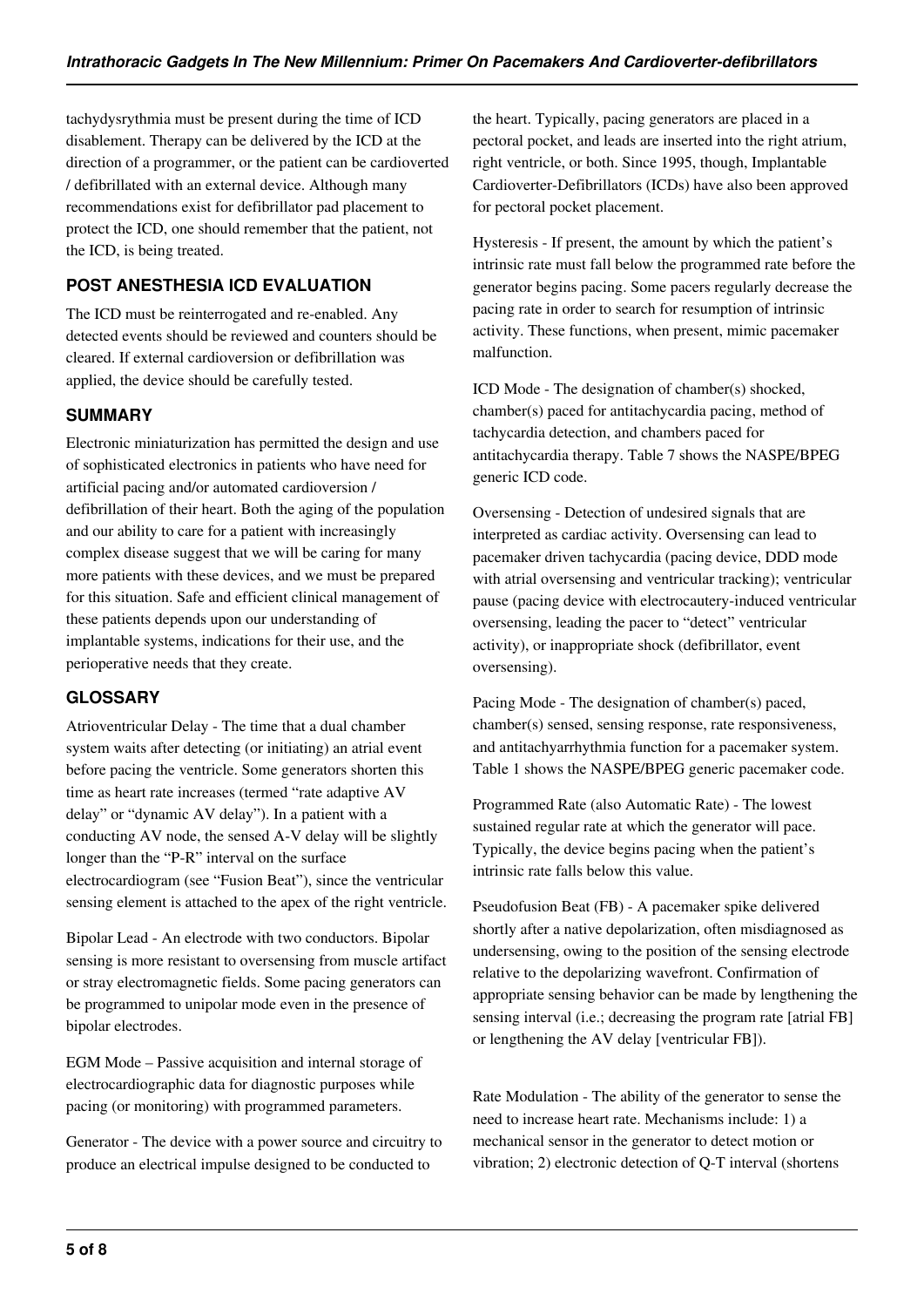during exercise) or transthoracic impedance to measure changes in respiration or; or 3) sensor(s) for central venous blood temperature or oxygen saturation. Some generators now incorporate multiple sensors.

Sleep Rate (also Circadian Rate) - The rate (lower than the Programmed Rate) at which the pacing generator will pace during programmed "nighttime" hours.

Undersensing - Failure to detect a desired event.

Unipolar Lead - An electrode with only one conductor, present only in older pacemaker systems. They produce larger spikes on the electrocardiogram than bipolar leads. Systems with unipolar leads utilize the generator case as the second conductor.

Upper Sensor Rate (USR, also Upper Activity Rate or UAR) - The maximum rate to which a rate modulated pacemaker can drive the heart. USR is not affected by UTR.

Upper Tracking Rate (UTR, also called Upper Rate Limit ) - Pacemakers programmed to DDDxx mode cause the ventricles to track atrial activity. Should a patient develop an atrial tachyarrhythmia, such as atrial fibrillation or flutter, the generator acts to limit ventricular pacing. When the atrial rate exceeds the UTR, the generator can change mode (i.e.; switch to DDI) or introduce second degree A-V Wenkebach block.

### **Figure 3**

| Table 10: Company Phone Numbers |              |  |  |  |
|---------------------------------|--------------|--|--|--|
| Am Pacemaker Corp               | 800-227-3422 |  |  |  |
| (Guidant Medical)               |              |  |  |  |
| Angeion                         | 800-264-3466 |  |  |  |
| <b>ARCO</b> Medical             | 800-227-3422 |  |  |  |
| (Guidant Medical)               |              |  |  |  |
| <b>Biotronik</b> , Inc.         | 800-547-0391 |  |  |  |
| Cardiac Control Systems         | unavailable  |  |  |  |
| CardioPace Medical, Inc         | unavailable  |  |  |  |
| (Novacon)                       |              |  |  |  |
| Cardiac Pacemakers, Inc         | 800-227-3422 |  |  |  |
| (Guidant)                       |              |  |  |  |
| Cook Pacemaker Corp             | 800-245-4715 |  |  |  |
| Coratomic                       | unavailable  |  |  |  |
| (Biocontrol Technology)         |              |  |  |  |
| Cordis Corporation              | 800-525-7042 |  |  |  |
| (St Jude Medical)               |              |  |  |  |
| Diag / Medcor                   | 800-227-3422 |  |  |  |
| Edwards Pacemaker Systems       | 800-328-2518 |  |  |  |
| (Medtronic, Inc)                |              |  |  |  |
| <b>ELA</b> Medical              | 800-352-6466 |  |  |  |
| <b>Guidant Medical</b>          | 800-227-3422 |  |  |  |
| Intermedics, Inc.               | 800-227-3422 |  |  |  |
| (Guidant Medical)               |              |  |  |  |
| Medtronic, Inc.                 | 800-328-2518 |  |  |  |
| Pacesetter, Inc.                | 800-722-3774 |  |  |  |
| (St Jude Medical)               |              |  |  |  |
| Siemans - Elema                 | 800-722-3774 |  |  |  |
| (St Jude Medical)               |              |  |  |  |
| <b>Telectronics Pacing</b>      | 800-722-3774 |  |  |  |
| (St Jude Medical)               |              |  |  |  |
| Ventritex                       | 800-722-3774 |  |  |  |
| (St Jude Medical)               |              |  |  |  |
| Vitatron                        | 800-848-2876 |  |  |  |
| (Medtronic, Inc)                |              |  |  |  |
| Companies in BOLD market ICDs   |              |  |  |  |

### **References**

1. Bernstein AD et al. The NASPE/BPEG generic pacemaker code for antibradyarrhythmia and adaptive-rate pacing and antitachyarrhythmia devices. PACE 10:794-9, 1987.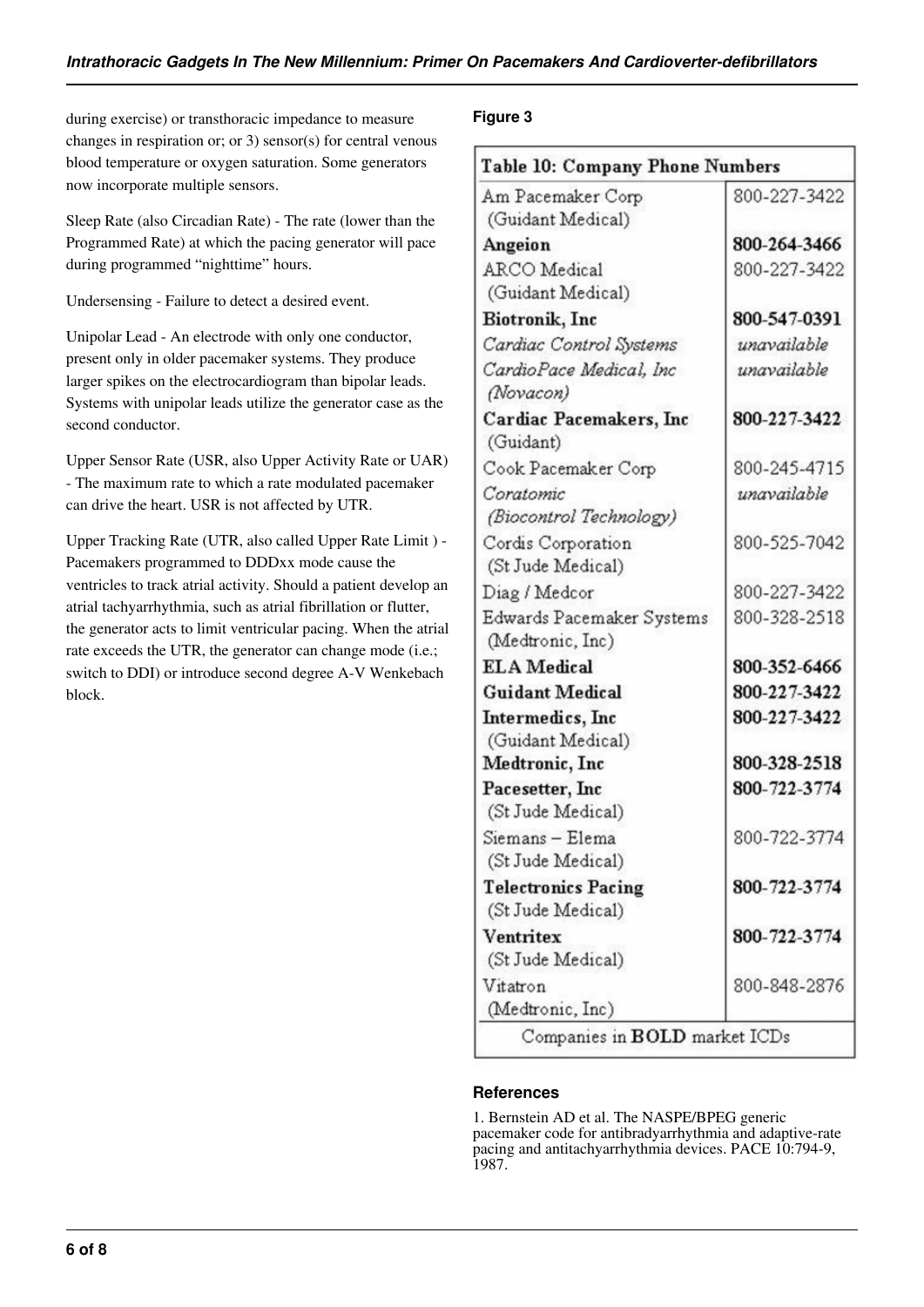2. Hayes DL. Evolving indications for permanent pacing. Am J Cardiology 83(5B):161D-165D, 1999. 3. Bevilacqua L, Hordof A. Cardiac pacing in children. Curr Opinion in Cardiol 13:48-55, 1998. 4. Auricchio A et al. The Pacing Therapies for Congestive Heart Failure (PATH-CHF) study: rationale, design, and endpoints of a prospective randomized multicenter study. Am J Cardiol 83(5B):130D-135D, 1999. 5. Gras D et al. Multisite pacing as a supplemental treatment of congestive heart failure: preliminary results of the Medtronic Inc. InSync Study. PACE 21:2249-55, 1998. 6. Rozner MA, R Nishman. Pacemaker tachycardia revisited. Anest Analg 88(4):965, 1999. 7. Purday JP, Towey RM. Apparent pacemaker failure caused by activation of ventricular threshold test by a magnetic instrument mat during general anaesthesia. Br J Anaest 69:645-6, 1992. 8. Bourke ME. The patient with a pacemaker or related device. Can J Anaest 43:R24-41, 1996. 9. Bernstein AD, Irwin ME, Parsonnet V et al. Report of the NASPE policy conference on anti-bradycardia pacemaker follow-up: Effectiveness, needs and resources. PACE 1994; 17 (Part I):1714-29 10. Sethi KK et al. Experience with recycled cardiac pacemakers. Indian Heart J 44:91-3, 1992. 11. Panja M et al. Reuse of pacemaker. Indian Heart J 48:677,-80 1996. 12. Anderson C, Masden GM. Rate responsive pacemakers and anaesthesia. A consideration of possible implications. Anaesthesia 45:472-6, 1990. 13. Levine PA. Response to rate-adaptive cardiac pacing: implications of environmental noise during craniotomy. Anesthesiology 87(5):1261, 1997.

14. Schwartzenburg CF et al. Rate-adaptive cardiac pacing: implications of environmental noise during craniotomy. Anesthesiology 87:1252-4, 1997.

15. Aldrete JA et al. Pacemaker malfunction due to microcurrent injection from a bioimpedance noninvasive cardiac output monitor. J Clin Monitoring 11:131-3, 1995. 16. von Knobelsdorff G et al. Interaction of frequencyadaptive pacemakers and anesthetic management. Discussion of current literature and two case reports. Anaesthesist 45(9):856, 1996.

17. Madsen GM, Anderson C. Pacemaker-induced tachycardia during general anaesthesia: a case report. Br J Anaes 1989; 63(3):360-1, 1989.

18. Van Hemel et al. Upper limit ventricular stimulation in respiratory rate responsive pacing due to electrocautery. PACE 12:1720-23, 1989.

19. Wallden J et al. Supraventricular tachycardia induced by Datex patient monitoring system. Anesth Analg 1998; 86(6):1339, 1998.

20. URL=http://www.fda.gov/cdrh/safety/minutevent.html; 1998 FDA User Facility Reporting #20.

(URL=http://www.fda.gov/cdrh/fusenews.html) 1997.

21. Peters RW, Gold MR. Reversible prolonged pacemaker failure due to electrocautery. J Interventional Cardiac

Electrophysiology. 2(4):343-4, 1998.

22. Gimbel JR et al. Survey of magnetic resonance imaging in pacemaker patients.

URL=http://www.heartweb.org/heartweb/1096/963006p1.ht m , 1996.

23. Alexopoulos GS, Frances RJ. ECT and cardiac patients with pacemakers. Am J Psychiatry 137:1111-12, 1980. 24. Philbin DM et al. Inappropriate shocks delivered by an ICD as a result of sensed potentials from a transcutaneous electronic nerve stimulation unit. PACE 21:2010-11, 1998. 25. Vlay S. Electromagnetic interference and ICD discharge related to chiropractic treatment. PACE 21:2009, 1998.

26. Hayes DL, Vlietstra RE. Pacemaker malfunction. Ann Internal Med 119:828-835, 1993.

27. Levine PA et al. Electrocautery and pacemakers: management of the paced patient subject to electrocautery Annals of Thoracic Surgery 41:313-7, 1986.

28. Moss AJ et al. Improved survival with an implanted defibrillator in patients with coronary disease at high risk for ventricular arrhythmia. NEJM 335:1933-40, 1996. 29. Zipes DP et al. A comparison of antiarrhythmic drug therapy with implantable cardioverter defibrillators in patients resuscitated from near-fatal ventricular arrhythmias. NEJM 337:1576-83, 1997.

30. Buxton A et al. A randomized study of the prevention of sudden death in patients with coronary artery disease. NEJM 341:1882-1890, 1999.

31. Bernstein AD et al. North American Society of Pacing and Electrophysiology policy statement. The NASPE/BPEG defibrillator code. PACE 16:1776-80, 1993.

32. Grimm W et al. Electrocardiographically documented unnecessary, spontaneous shocks in 241 patients with implantable cardioverter defibrillators. PACE 15:1667-73, 1992.

33. Hurst TM et al. Inappropriate management of selfterminating ventricular arrhythmias by implantable cardioverter defibrillators despite a specific reconfirmation algorhythm: a report of two cases. PACE 20:1328-31, 1997. 34. Prasad K et al. Inappropriate shocks in patients receiving internal caredioverter-defibrillators for malignant ventricular arrhythmias. Indian Heart J 49:403-7, 1997.

35. Schumacher B et al. Radiofrequency catheter ablation of atrial flutter that elicits inappropriate implantable

cardioverter discharge. PACE 20:125-7, 1997.

36. Rozner MA. The patient with an implantable cardioverter defibrillator. Prog in Anesthesiology 13:43-52, 1999.

37. Brugada P, Geelen P. Some electrocardiographic patterns predicting sudden cardiac death that every doctor should recognize. Acta Cardiologica 52:473-84, 1997.

38. Maron BJ et al. Efficacy of implantable cardioverterdefibrillators for the prevention of sudden death in patients with hypertrophic cardiomyopathy. NEJM 342:365-73, 2000.

39. Gregoratos G et al. ACC / AHA guidelines for implantation of cardiac pacemakers and antiarrhythmia devices. J Am Coll Cardiol 31:1175-1209, 1998.